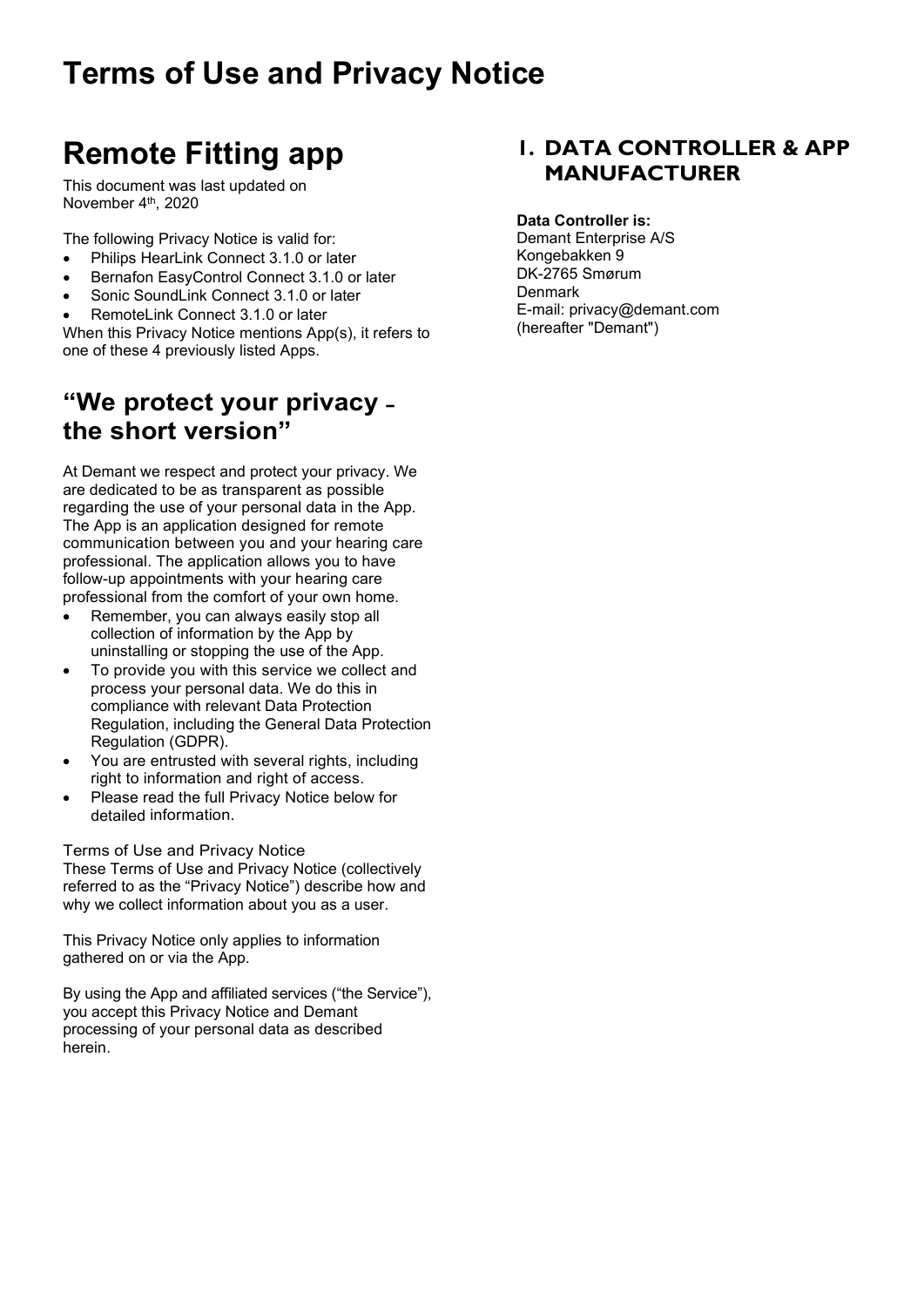# **2. TERMS OF USE**

#### **2.1 Purpose and functionalities**

This App has been created for remote communication between you and your hearing care professional and allows you to make follow-up appointments from the comfort of your home. The App enables data communication between your hearing aids and your hearing professional via an internet connection. The App runs on your Mobile device and it will allow you to see, hear and text your hearing care professional during your remote appointment.

Features and functionalities in the App may be added, changed and discontinued at the full discretion of Demant.

### **2.2 Right of use**

Demant grants you a non-exclusive, non-transferable, revocable license to use the Services for your personal, non-commercial use and only on devices as permitted by the applicable platform terms and in accordance with this Privacy Notice. All other rights in the Services are reserved by Demant.

### **2.3 Children's privacy**

We restrict the use of our services to individuals aged 18 and above. We do not knowingly collect, maintain, or use personal information from children under the age of 18.

### **2.4 For free and "As Is"**

The App is made available for your use for free. The information contained in and functionalities available via the App are provided "as is" and the manufacturer offers no warranties of merchantability or fitness for a particular purpose.

#### **2.5 TwinlinkTechnology and relevant devices**

The App is designed to be used with wireless hearing aids using TwinlinkTechnology. The App sends and receives signals from the hearing aids via selected mobile devices for which the App has been developed.

Notifications of application updates on your device should not be disabled, and it is recommended that the user installs all updates to ensure that the App will function correctly and will be kept up to date.

The App must only be used with devices for which it is intended. The App specifications will state device and/or operating system requirements. We cannot guarantee that your specific device is able to download and run the App irrespective of fulfilling the general requirements stated. Such malfunctions may be caused by circumstances outside our control.

## **2.6 Limitation of liability**

We strive to keep the Service accessible 24/7. Yet the Service can be inaccessible in situations, which can be due to safety or maintenance reasons, unstable network connection, failure in communication links or hardware. We execute backups on a regular basis, but cannot guarantee that there will be no data loss.

To the fullest extent permitted by law, Demant shall not be liable for damages resulting from use of the App, including direct, indirect, incidental, consequential, punitive, specific or other damages, lost opportunities, lost profit or any other loss or damages of any kind.

## **2.7 Breach of terms**

In the event of your breach of these terms we will be entitled to terminate the use license immediately.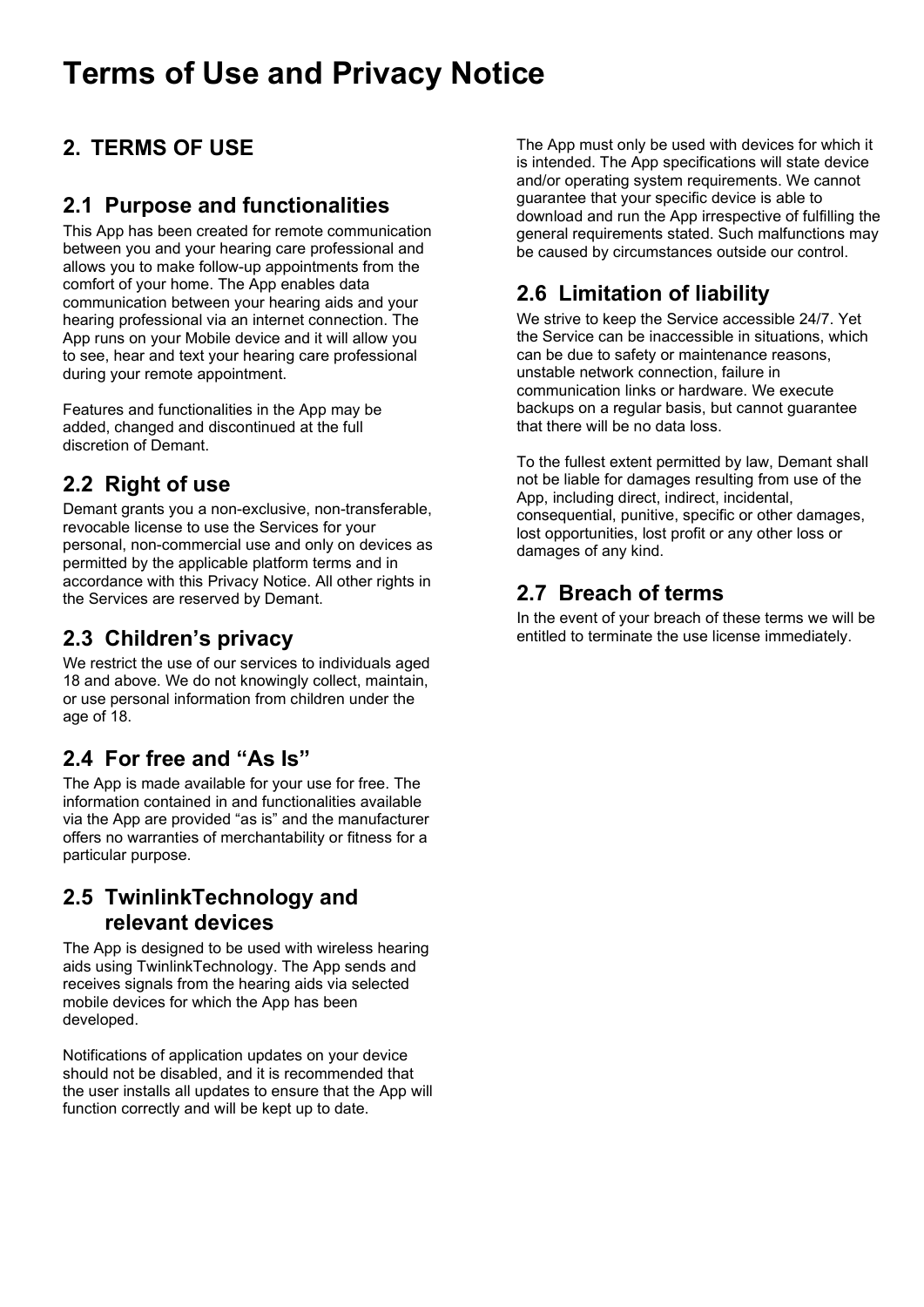# **DATA PRIVACY RELATED MATTERS**

#### **3. OUR RESPONSIBILITY AS DATA CONTROLLER**

#### **3.1 We take the protection of your personal data seriously**

We have adopted this Privacy Notice to inform you how we process your personal data. Demant is the data controller and we ensure that your personal data is processed in accordance with applicable legislation.

#### **3.2 We ensure fair and transparent data processing**

When we ask to make your personal data available to us, we will inform you of the personal data we are processing and the purpose hereof. You will receive this information when your personal data is being collected.

## **4. PROCESSING OF PERSONAL DATA**

#### **4.1 Collection of non-personal aggregated data**

When you use the App, we may automatically collect general information. The information collected cannot be used to identify you as an individual, as we aggregate data across all the App users. The information is only used in aggregate form to tell us how the application features are used in general. This could be information about when the feature is typically activated and/or how extensively a feature is used.

### **4.2 Collection of personal data**

To use the App, you need to create a Demant account. This account can be created in the App. Account registration requires you to submit your email address and a password of your own choice. When your register with your Demant account and start using the App, we collect the following types of information:

• Your user ID and email address for authentication purposes. We keep your account data as long as your account exists.

• Your audiogram, settings of your hearing instrument and data related to the remote fitting session for troubleshooting and service purposes. We keep this data for 90 days.

We only process personal data about you, which is relevant and sufficient for the purposes defined above. This means that we do not use your personal data more extensively than necessary for the specific purpose.

#### **4.3 Legal basis for processing your personal data**

When you activate the App, we ask for your explicit consent to collect and use your personal data. As the use of hearing aids may reflect health information, we will always require your explicit consent before processing sensitive personally identifiable information concerning to you.

Your consent will be our basis for processing personal data regarding you. Your consent is voluntary, and you can withdraw your consent at any time by contacting us. Use the above stated contact information if you wish to withdraw your consent or want further information.

You can also easily stop all collection of information in the App by uninstalling the App. You may use the standard uninstall processes available as part of your mobile device or via the mobile application marketplace or network.

Please note, that we are not automatically informed when you uninstall the App. Accordingly, we continue to process personal data concerning you until inactivity will result in deletion of inactive accounts, or if you contact us and object to the processing.

If we process your information based on another legal basis, we will notify you of such legal basis when obligated to do so.

### **4.4 Disclosure of your personal data**

We will not rent, sell or otherwise share or disclose your personal data, except as described herein or otherwise stated at the time the data is collected.

We may share your personal data with other companies within the Demant Group in order to deliver and improve our products and services and for research purposes. Please refer to the organizational chart in our latest annual report to see which companies are part of the Demant Group. You can find our latest annual report at [www.demant.com.](http://www.demant.com/)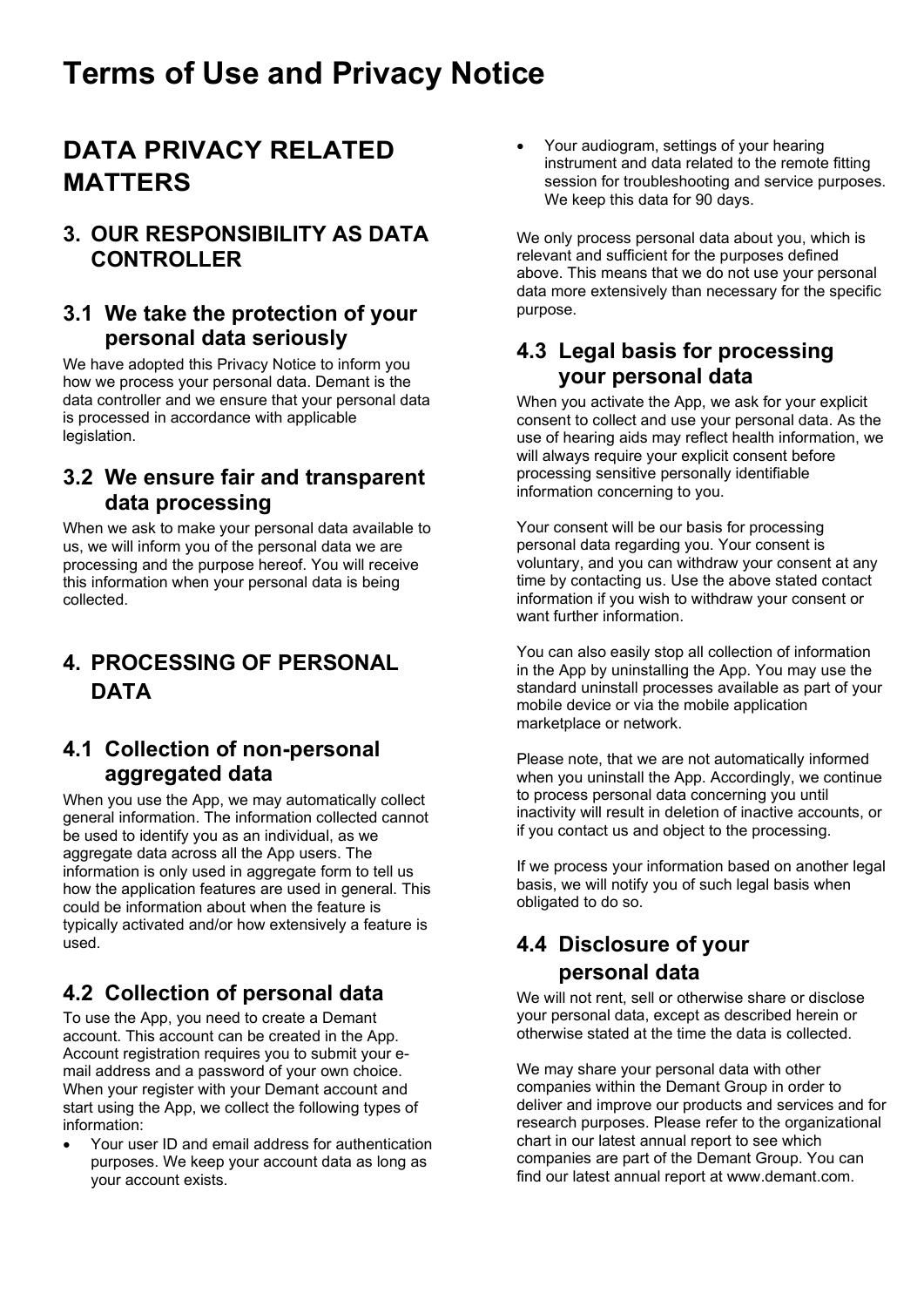We may also disclose your personal data, if the disclosure is warranted by law, court order or judicial act.

We may share non-identifiable information in aggregated form publicly and with companies. organizations or individuals outside of Demant or with our partners, i.e. publishers, advertisers or connected sites. For example, we may share non-identifiable information publicly to display trends about the general use of our applications.

#### **Transfer to recipients outside the EU**

If we transfer your personal data to a company in the Demant Group situated in a jurisdiction outside the EU, the EEA, or the European Commission-approved countries providing 'adequate' data protection, we will always ensure that adequate safeguards are taken to ensure data protection, e.g. by way of EU Commissions Standard Contractual Clauses.

#### **Data processors**

We may also share your personal data with service providers who perform services and functions related to the App on our behalf. Such service providers will not gain any right to process your data for any other purposes but to help us deliver the services to you. We only use service providers that give sufficient guarantees to implement appropriate technical and organizational measures in such a manner that processing will meet the requirements of the relevant Data Protection laws including ensuring the protection of the rights of the data subject.

We use Microsoft's Azure cloud services and the personal data we collect are transferred to and stored in Microsoft's data centers located in the EU & US. Microsoft is certified under the Privacy Shield Framework, which provides an adequate level of data protection to enable data transfers from EU countries to US. You can read more about the services and regulatory compliance here:

https://www.microsoft.com/en-us/trust-center.

#### **4.5 We control and update your personal data**

We ensure that the personal data we process about you is not incorrect or misleading. We also make sure to update your personal data continuously.

As our Service depends on your correct and updated personal data, we kindly ask you to inform us if there are any relevant changes regarding your personal data. You may use our contact information above to notify us of any changes.

#### **4.6 We protect your personal data**

We protect your personal data against unintended loss or alteration of your data and against unauthorized disclosure of or access to your personal data.

If we experience a data breach, we will notify you as soon as possible, if the breach is likely to result in a high risk to your rights e.g. theft of ID, economic loss, discrimination of you, loss of reputation or other significant inconvenience.

### **5. YOUR RIGHTS AS DATA SUBJECT**

#### **5.1 You have the right to access your personal data**

You have the right, at any time, to receive information about the personal data we are processing about you, where we have collected your data, and what we are using your data for. You also have the right to know how long we will keep your personal data, and who we share your data with.

You can request a copy of the personal data we process concerning you. Your access can be restricted to ensure other people's privacy protection, trade secrets and intellectual property rights. You also have the right to data portability.

If you want to exercise your rights, you can contact us at the contact points listed above.